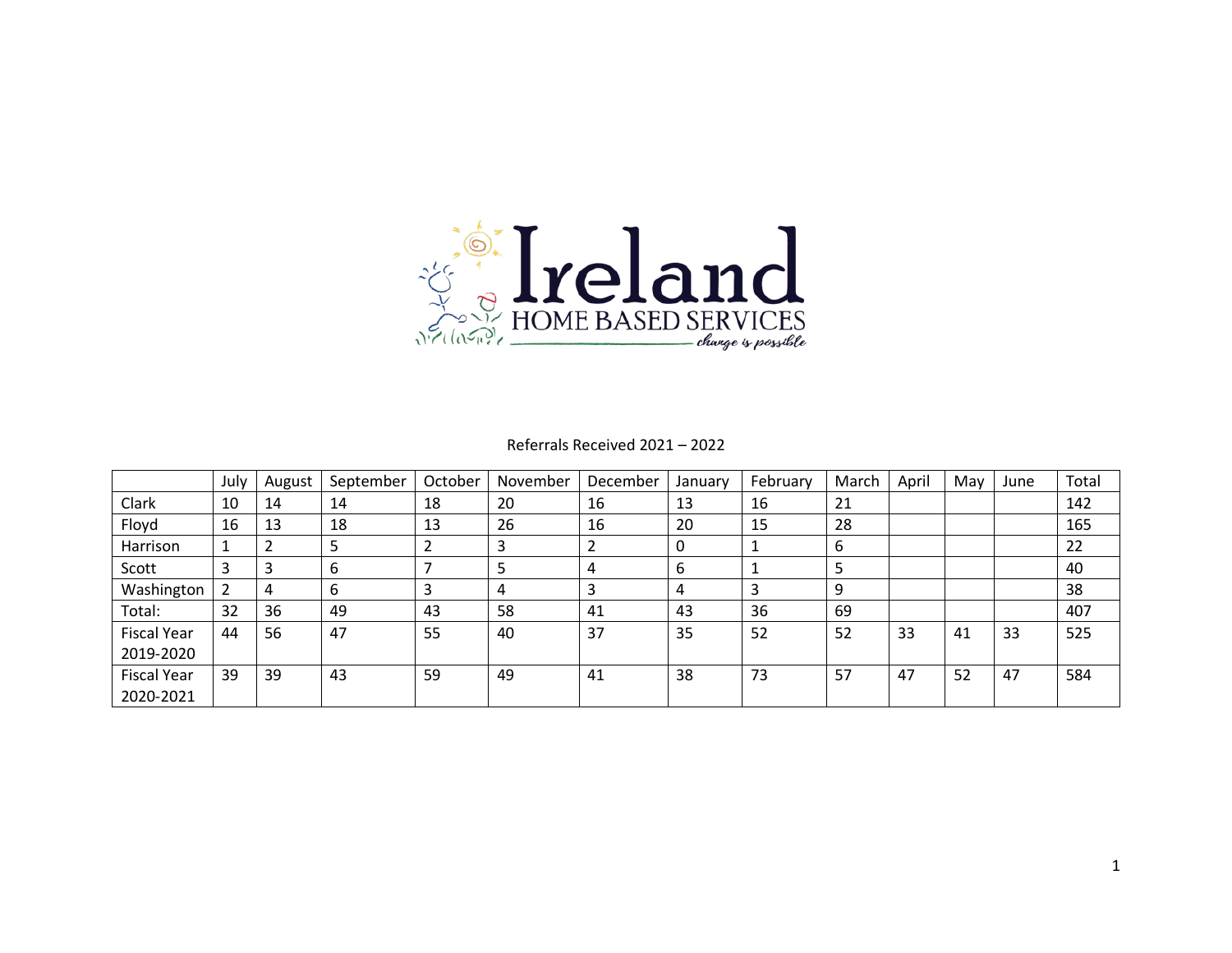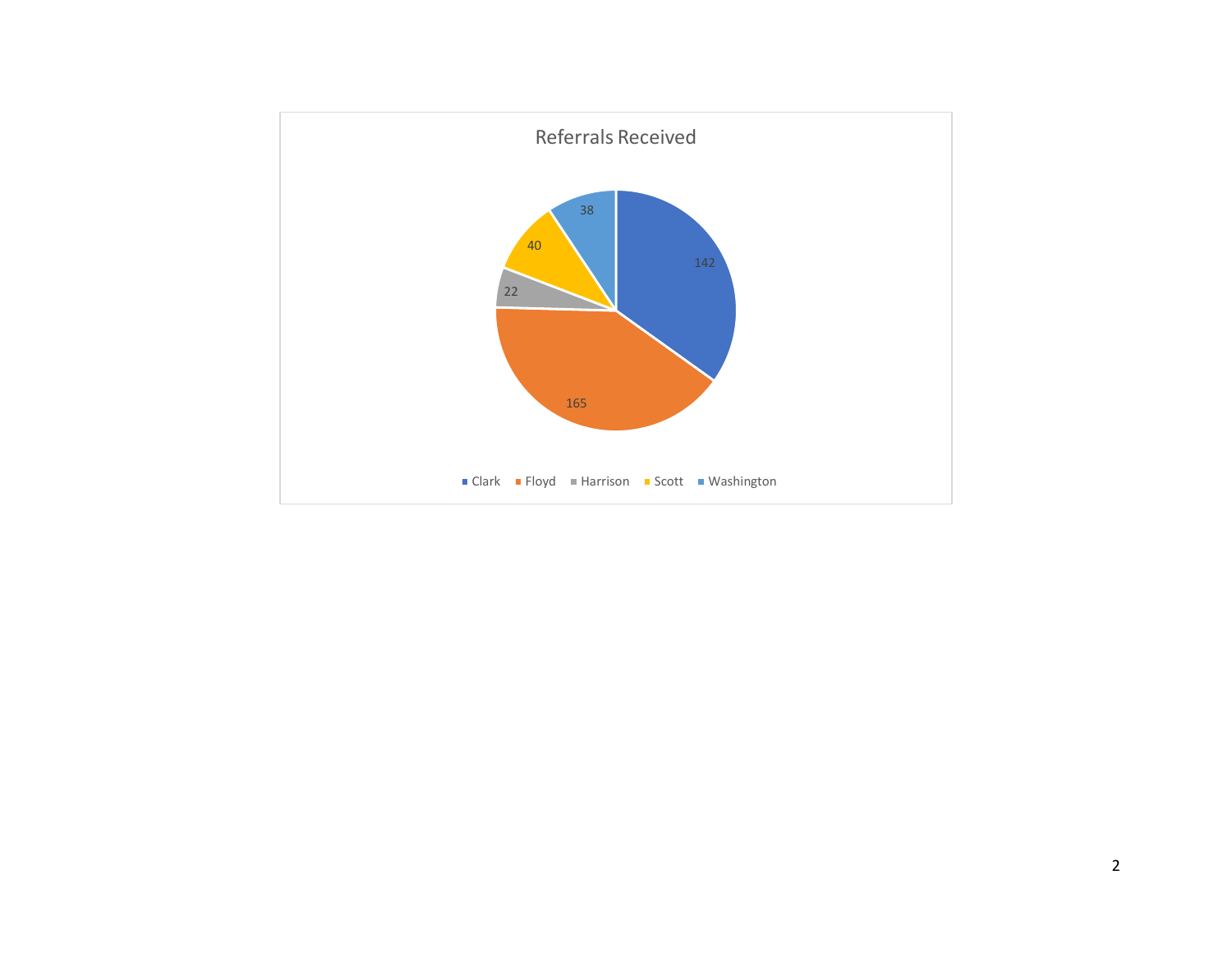# Clark

|                     | July           | August       | September      | October     | November                | December       | January      | February         | March          | April | May | June | Total          |
|---------------------|----------------|--------------|----------------|-------------|-------------------------|----------------|--------------|------------------|----------------|-------|-----|------|----------------|
| <b>Blue Rivers</b>  | $\mathbf{0}$   | 0            | $\mathbf 0$    | $\mathbf 0$ | $\mathbf 0$             | 0              | $\mathbf{1}$ | $\mathbf 0$      | $\mathbf 0$    |       |     |      | $\mathbf 1$    |
| Services            |                |              |                |             |                         |                |              |                  |                |       |     |      |                |
| <b>Brighter</b>     | $\mathbf 0$    | $\mathbf 0$  | $\mathbf 0$    | $\mathbf 1$ | $\pmb{0}$               | $\pmb{0}$      | 0            | $\mathbf 0$      | $\mathbf 0$    |       |     |      | $\mathbf 1$    |
| Future              |                |              |                |             |                         |                |              |                  |                |       |     |      |                |
| Solutions           |                |              |                |             |                         |                |              |                  |                |       |     |      |                |
| Centerstone         | $\mathbf 0$    | $\mathbf 0$  | $\mathbf 0$    | $\mathbf 0$ | $\pmb{0}$               | $\mathbf 0$    | 0            | $\mathbf 0$      | $\mathbf{1}$   |       |     |      | $\mathbf{1}$   |
| Charlestown         | $\mathbf 0$    | $\pmb{0}$    | $\pmb{0}$      | $\pmb{0}$   | $\mathbf{1}$            | $\mathbf 0$    | $\pmb{0}$    | $\pmb{0}$        | $\pmb{0}$      |       |     |      | $\mathbf 1$    |
| Elementary          |                |              |                |             |                         |                |              |                  |                |       |     |      |                |
| Clark Co            | $\overline{2}$ | $\mathbf{1}$ | $\mathbf{1}$   | 3           | $\overline{\mathbf{3}}$ | $\mathbf{1}$   | 0            | $\mathbf 0$      | $\mathbf 0$    |       |     |      | 11             |
| Probation           |                |              |                |             |                         |                |              |                  |                |       |     |      |                |
| <b>DCS</b>          | 6              | 9            | $\overline{7}$ | 5           | 9                       | $\overline{7}$ | 9            | $\boldsymbol{9}$ | 17             |       |     |      | 78             |
| East                | $\mathbf{0}$   | $\mathbf 0$  | $\mathbf 0$    | $\mathbf 0$ | $\mathbf 0$             | $\mathbf{1}$   | 0            | $\mathbf 0$      | $\mathbf 0$    |       |     |      | $\mathbf{1}$   |
| Washington          |                |              |                |             |                         |                |              |                  |                |       |     |      |                |
| Elementary          |                |              |                |             |                         |                |              |                  |                |       |     |      |                |
| Floyd Knobs         | $\mathbf 0$    | $\mathbf 0$  | $\mathbf 0$    | $\mathbf 0$ | $\mathbf{1}$            | $\mathbf 0$    | 0            | $\mathbf 0$      | $\mathbf 0$    |       |     |      | $\mathbf{1}$   |
| Elementary          |                |              |                |             |                         |                |              |                  |                |       |     |      |                |
| Greene              | $\Omega$       | $\mathbf 0$  | $\mathbf{1}$   | $\mathbf 0$ | $\mathbf 0$             | $\mathbf 0$    | 0            | $\mathbf 0$      | $\mathbf 0$    |       |     |      | $\mathbf{1}$   |
| Valley              |                |              |                |             |                         |                |              |                  |                |       |     |      |                |
| Elementary          |                |              |                |             |                         |                |              |                  |                |       |     |      |                |
| School              |                |              |                |             |                         |                |              |                  |                |       |     |      |                |
| <b>Head Start</b>   | $\mathbf 0$    | $\mathbf{1}$ | $\mathbf 0$    | $\mathbf 0$ | $\mathbf 0$             | $\mathbf 0$    | 0            | $\mathbf{1}$     | $\mathbf 0$    |       |     |      | $\overline{2}$ |
| Life Springs        | $\mathbf 0$    | $\mathbf 0$  | $\mathbf 0$    | $\mathbf 0$ | $\mathbf 0$             | $\mathbf{1}$   | $\mathbf{1}$ | $\mathbf 1$      | $\overline{0}$ |       |     |      | 3              |
| Louisville          | $\mathbf 0$    | $\mathbf 0$  | $\mathbf 0$    | $\mathbf 0$ | $\mathbf{1}$            | $\mathbf 0$    | 0            | $\mathbf 0$      | $\mathbf 0$    |       |     |      | $\mathbf 1$    |
| Pediatric           |                |              |                |             |                         |                |              |                  |                |       |     |      |                |
| Hospital            |                |              |                |             |                         |                |              |                  |                |       |     |      |                |
| <b>New</b>          | $\mathbf 0$    | $\mathbf 0$  | $\mathbf 0$    | $\mathbf 0$ | $\mathbf 0$             | 0              | 0            | $\mathbf{1}$     | $\mathbf 0$    |       |     |      | $\mathbf{1}$   |
| Washington          |                |              |                |             |                         |                |              |                  |                |       |     |      |                |
| Elementary          |                |              |                |             |                         |                |              |                  |                |       |     |      |                |
| <b>River Valley</b> | $\mathsf 0$    | $\mathbf 1$  | $\mathbf{1}$   | $\pmb{0}$   | $\pmb{0}$               | $\mathbf 1$    | $\pmb{0}$    | $\overline{2}$   | $\overline{2}$ |       |     |      | $\overline{7}$ |
| Middle              |                |              |                |             |                         |                |              |                  |                |       |     |      |                |
| School              |                |              |                |             |                         |                |              |                  |                |       |     |      |                |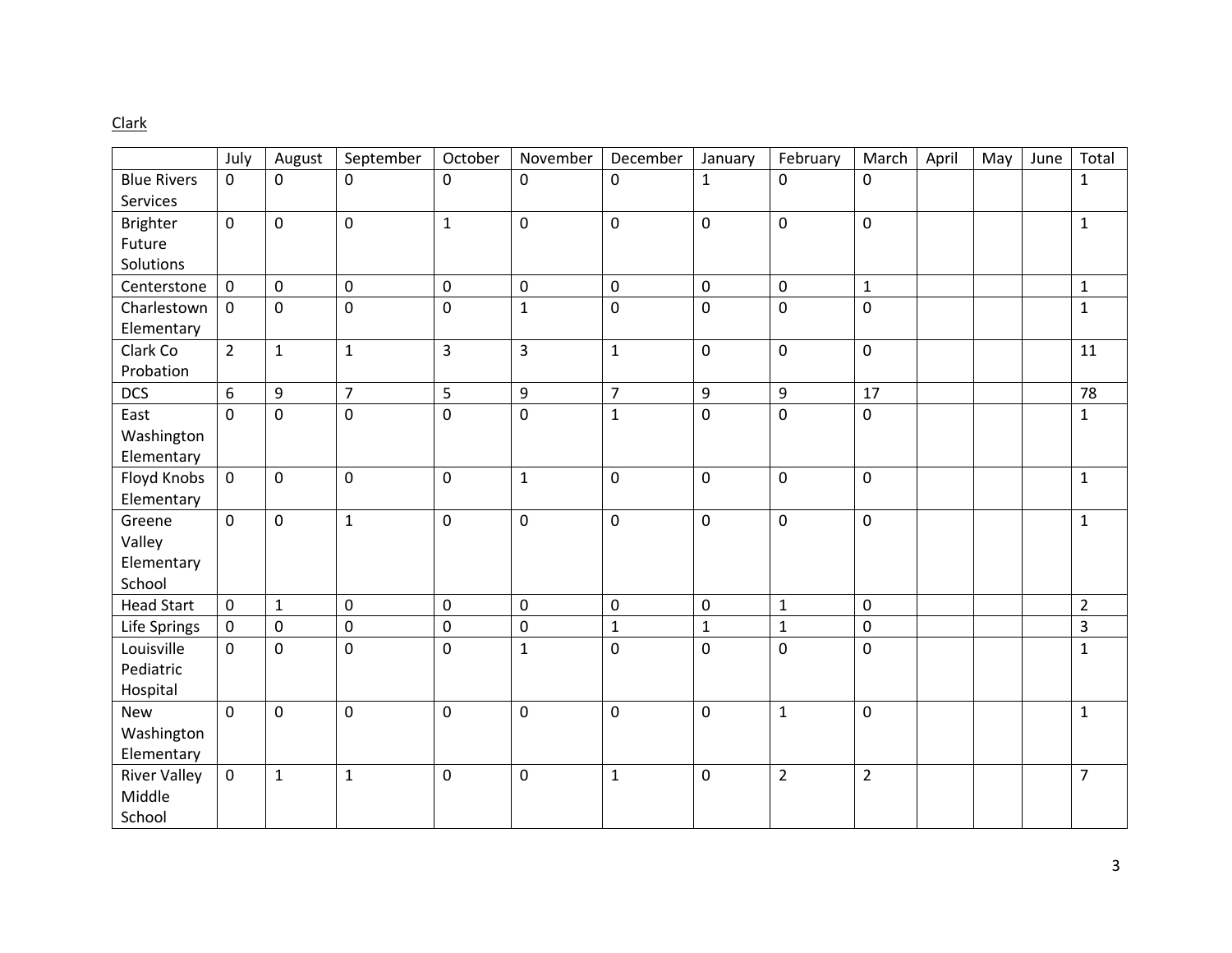| Self         |    |    | ப  |    |    |    |    |    |                    |  | <u>_</u> |
|--------------|----|----|----|----|----|----|----|----|--------------------|--|----------|
| Silver Creek |    |    |    |    |    |    |    |    |                    |  |          |
| Elementary   |    |    |    |    |    |    |    |    |                    |  |          |
| Wrap         |    |    |    | u  |    |    |    |    |                    |  |          |
| Around       |    |    |    |    |    |    |    |    |                    |  |          |
| Total        | 10 | 14 | 14 | 18 | 20 | 16 | ᆚᅺ | 16 | $\mathbf{a}$<br>ᅀᅩ |  | 142      |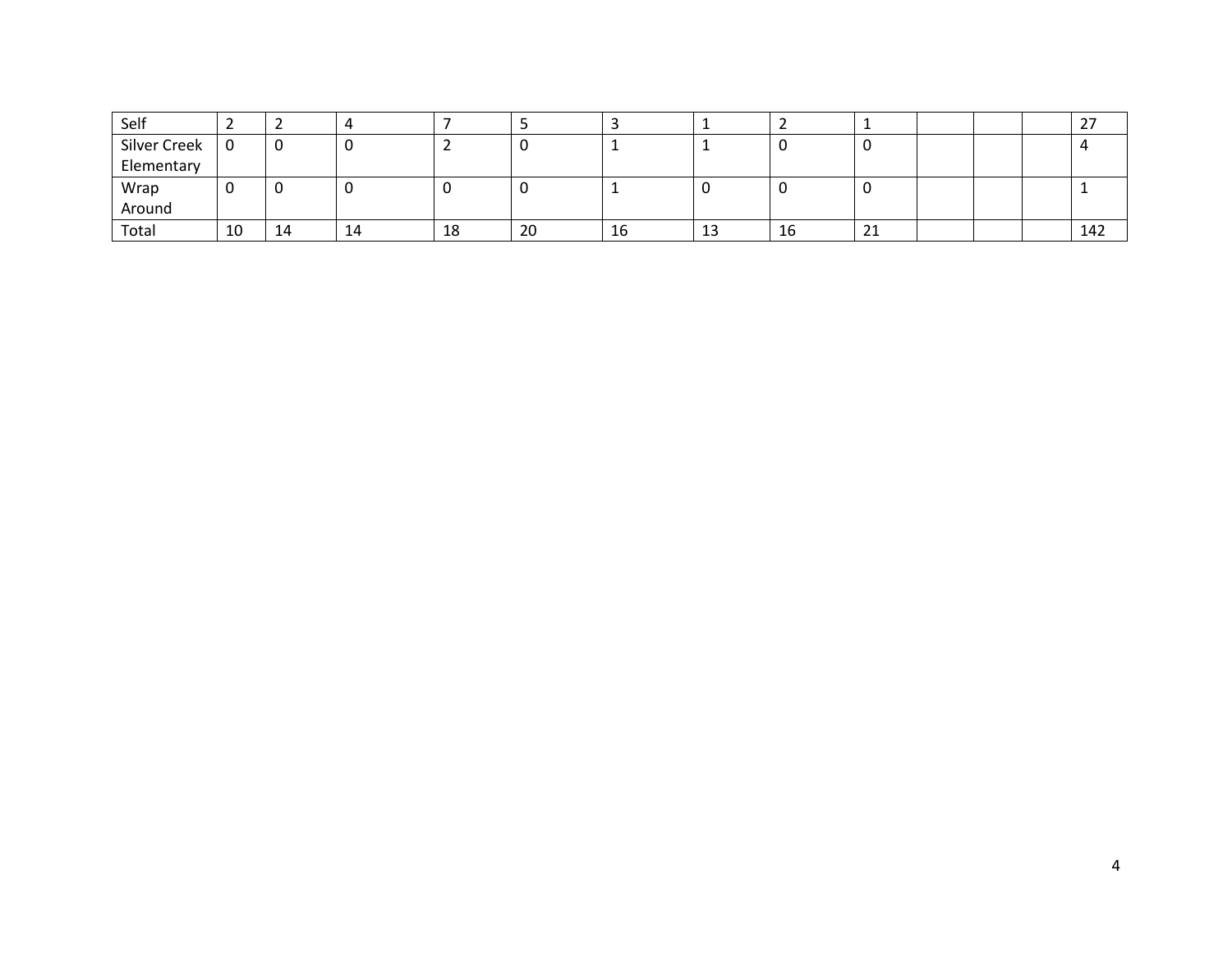|                   | July           | August         | September      | October        | November    | December     | January      | February       | March       | April | May | June | Total          |
|-------------------|----------------|----------------|----------------|----------------|-------------|--------------|--------------|----------------|-------------|-------|-----|------|----------------|
| <b>DCS</b>        | $\mathbf{1}$   | 0              | $\mathbf 0$    | 1              | 1           | 0            | 0            | 1              | $\mathbf 0$ |       |     |      | 4              |
| Family/           | $\mathbf 0$    | $\mathbf{1}$   | $\mathbf{1}$   | $\mathbf{1}$   | $\mathbf 0$ | 0            | $\mathbf 0$  | 1              | $\mathbf 0$ |       |     |      | 4              |
| Friend            |                |                |                |                |             |              |              |                |             |       |     |      |                |
| Havenhouse        | $\mathbf 0$    | 0              | 0              | 0              | $\mathbf 0$ | 0            | $\mathbf 0$  | 0              | 1           |       |     |      | 1              |
| <b>IHBS</b> staff | $\mathbf 0$    | 0              | 0              | $\overline{2}$ | $\mathbf 0$ | 0            | 0            | 0              | 0           |       |     |      | $\overline{2}$ |
| Juvenile          | $\mathbf 0$    | 0              | $\overline{2}$ | 0              | $\mathbf 0$ | 0            | $\mathbf 0$  | 0              | 0           |       |     |      | 2              |
| Probation         |                |                |                |                |             |              |              |                |             |       |     |      |                |
| Life Springs      | $\mathbf 0$    | 0              | 0              | 1              | $\pmb{0}$   | 0            | $\mathbf 0$  | 0              | 0           |       |     |      | 1              |
| Previous          | $\mathsf 0$    | 1              | $\mathbf{1}$   | $\overline{2}$ | 4           | 1            | $\mathbf{1}$ | 0              | 0           |       |     |      | 10             |
| Client            |                |                |                |                |             |              |              |                |             |       |     |      |                |
| Still Water       | $\mathbf 0$    | 0              | $\mathbf 0$    | 0              | $\mathbf 0$ | $\mathbf{1}$ | $\mathbf 0$  | 0              | $\mathbf 0$ |       |     |      | $\mathbf{1}$   |
| Therapy           |                |                |                |                |             |              |              |                |             |       |     |      |                |
| Wellstone         | $\mathbf{1}$   | 0              | 0              | 0              | 0           | 0            | $\mathbf 0$  | 0              | 0           |       |     |      | 1              |
| Wrap              | $\mathbf 0$    | 0              | 0              | 0              | $\mathbf 0$ | 1            | $\mathbf 0$  | 0              | 0           |       |     |      | $\mathbf{1}$   |
| Around            |                |                |                |                |             |              |              |                |             |       |     |      |                |
|                   |                |                |                |                |             |              |              |                |             |       |     |      |                |
|                   |                |                |                |                |             |              |              |                |             |       |     |      |                |
| Total             | $\overline{2}$ | $\overline{2}$ | 4              | 7              | 5           | 3            | 1            | $\overline{2}$ | 1           |       |     |      | 27             |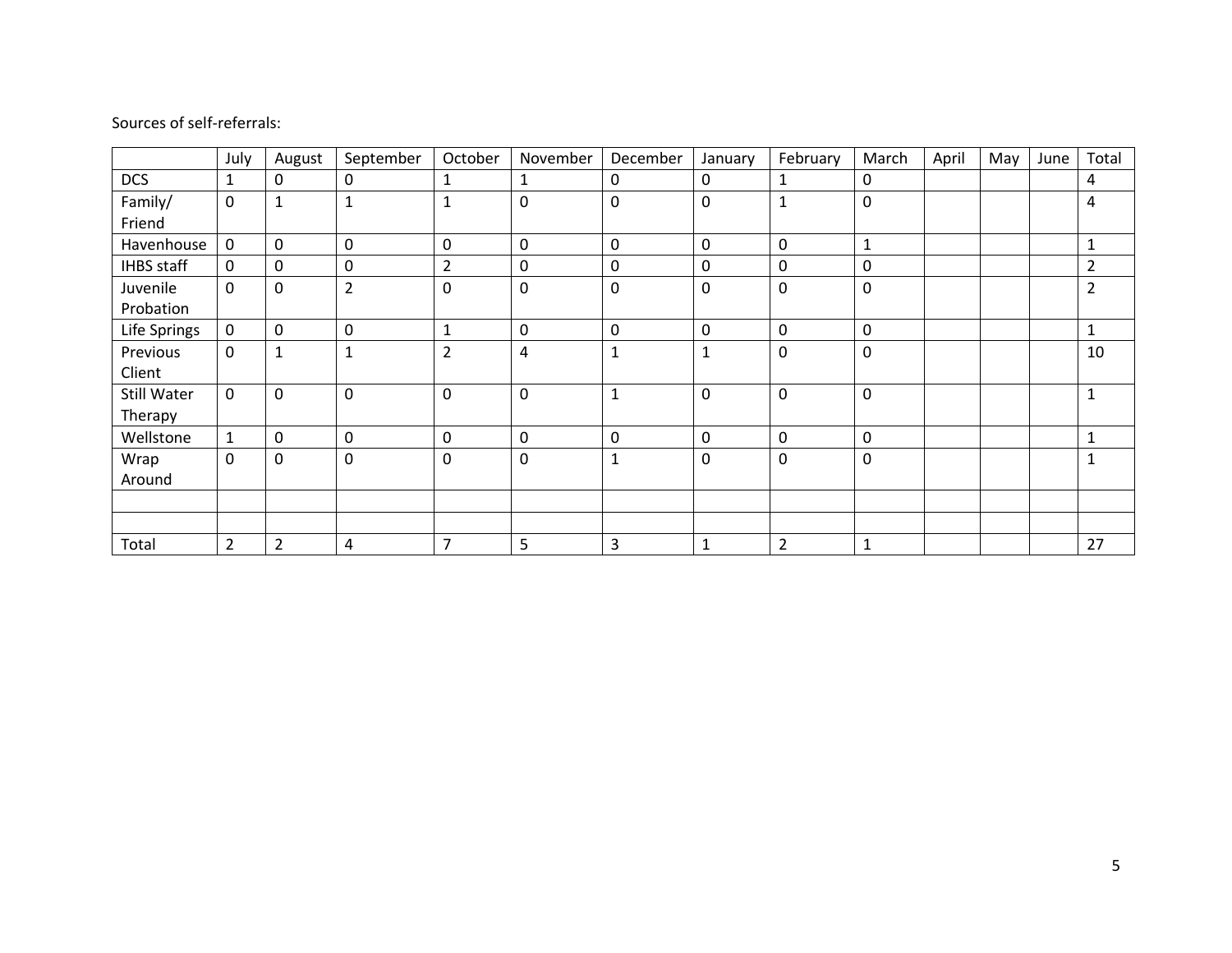# Floyd

|                     | July                | August       | September    | October          | November       | December     | January        | February       | March          | April | May | June | Total          |
|---------------------|---------------------|--------------|--------------|------------------|----------------|--------------|----------------|----------------|----------------|-------|-----|------|----------------|
| <b>Choices LRC</b>  | $\mathsf{O}\xspace$ | $\mathbf{1}$ | $\mathbf 0$  | $\mathbf 0$      | $\mathbf{1}$   | 0            | $\mathbf 0$    | $\mathbf 0$    | $\mathbf 0$    |       |     |      | $\overline{2}$ |
| Community           | $\mathsf{O}\xspace$ | $\mathsf{O}$ | $\pmb{0}$    | $\mathbf 0$      | $\mathbf{1}$   | 0            | $\mathbf 0$    | $\pmb{0}$      | $\mathbf 0$    |       |     |      | $\mathbf{1}$   |
| Montessori          |                     |              |              |                  |                |              |                |                |                |       |     |      |                |
| <b>DCS</b>          | 14                  | 10           | 14           | $\boldsymbol{9}$ | 15             | 13           | 11             | 11             | 18             |       |     |      | 115            |
| Family and          | $\mathbf 0$         | $\mathbf 0$  | $\mathbf 0$  | $\mathbf 0$      | $\mathbf 0$    | $\mathbf 0$  | $\mathbf{1}$   | $\overline{2}$ | $\mathbf 0$    |       |     |      | 3              |
| Children's          |                     |              |              |                  |                |              |                |                |                |       |     |      |                |
| Place               |                     |              |              |                  |                |              |                |                |                |       |     |      |                |
| Floyd Co            | $\mathbf 0$         | $\mathbf 0$  | $\mathbf{1}$ | $\mathbf{1}$     | $\mathbf 0$    | 0            | $\pmb{0}$      | $\mathbf 0$    | $\mathbf 0$    |       |     |      | $\overline{2}$ |
| Schools             |                     |              |              |                  |                |              |                |                |                |       |     |      |                |
| Green               | $\mathbf 0$         | $\mathbf 0$  | $\pmb{0}$    | $\mathbf 0$      | $1\,$          | 0            | $\mathbf 0$    | $\mathbf 0$    | $\mathbf 0$    |       |     |      | $\mathbf{1}$   |
| Valley              |                     |              |              |                  |                |              |                |                |                |       |     |      |                |
| Elementary          |                     |              |              |                  |                |              |                |                |                |       |     |      |                |
| Hazelwood           | $\mathbf 0$         | $\mathbf 0$  | $\pmb{0}$    | $\mathbf 0$      | $\mathbf 0$    | 0            | $\overline{2}$ | $\pmb{0}$      | $\mathbf 0$    |       |     |      | $\overline{2}$ |
| Middle              |                     |              |              |                  |                |              |                |                |                |       |     |      |                |
| School              |                     |              |              |                  |                |              |                |                |                |       |     |      |                |
| <b>Head Start</b>   | $\pmb{0}$           | $\mathbf 0$  | $\mathbf{1}$ | $\mathbf 0$      | $\mathbf 0$    | 0            | $\mathbf 0$    | $\mathbf 0$    | $\mathbf{1}$   |       |     |      | $\overline{2}$ |
| IU Health           | $\mathsf{O}\xspace$ | $\pmb{0}$    | $\pmb{0}$    | $\pmb{0}$        | $\pmb{0}$      | $\pmb{0}$    | $\pmb{0}$      | $\pmb{0}$      | $\mathbf 1$    |       |     |      | $\mathbf 1$    |
| Life Spring         | $\mathbf 0$         | $\mathbf 0$  | $\mathbf 0$  | $\mathbf 0$      | $\mathbf 0$    | 0            | $\pmb{0}$      | $\mathbf 0$    | $\mathbf{1}$   |       |     |      | $\mathbf{1}$   |
| Health              |                     |              |              |                  |                |              |                |                |                |       |     |      |                |
| Mt Tabor            | $\mathbf 0$         | $\mathbf 0$  | $\mathbf 0$  | $\mathbf 0$      | $\mathbf 0$    | 0            | $\mathbf{1}$   | $\mathbf 0$    | $\mathbf{1}$   |       |     |      | $\overline{2}$ |
| Elementary          |                     |              |              |                  |                |              |                |                |                |       |     |      |                |
| New Albany          | $\mathbf 0$         | $\mathbf 0$  | $\pmb{0}$    | $\mathbf 0$      | $\mathbf 0$    | 0            | $\overline{4}$ | $\overline{2}$ | $\overline{3}$ |       |     |      | 9              |
| Floyd               |                     |              |              |                  |                |              |                |                |                |       |     |      |                |
| Schools             |                     |              |              |                  |                |              |                |                |                |       |     |      |                |
| New Albany          | $\mathbf 0$         | $\mathbf{0}$ | $\mathbf 0$  | $\mathbf 0$      | $\mathbf 0$    | $\mathbf{1}$ | $\pmb{0}$      | $\mathbf 0$    | $\mathbf 0$    |       |     |      | $\mathbf{1}$   |
| <b>High School</b>  |                     |              |              |                  |                |              |                |                |                |       |     |      |                |
| <b>River Valley</b> | $\mathbf 0$         | $\mathbf 0$  | $\mathbf 0$  | $\mathbf 0$      | $\mathbf{1}$   | 0            | $\mathbf 0$    | $\mathbf 0$    | $\mathbf 0$    |       |     |      | $\mathbf{1}$   |
| Resources           |                     |              |              |                  |                |              |                |                |                |       |     |      |                |
| S Ellen             | $\mathbf 0$         | $\mathbf 0$  | $\pmb{0}$    | $\pmb{0}$        | $\overline{2}$ | $\pmb{0}$    | $\pmb{0}$      | $\pmb{0}$      | $\pmb{0}$      |       |     |      | $\overline{2}$ |
| Jones               |                     |              |              |                  |                |              |                |                |                |       |     |      |                |
| Elementary          |                     |              |              |                  |                |              |                |                |                |       |     |      |                |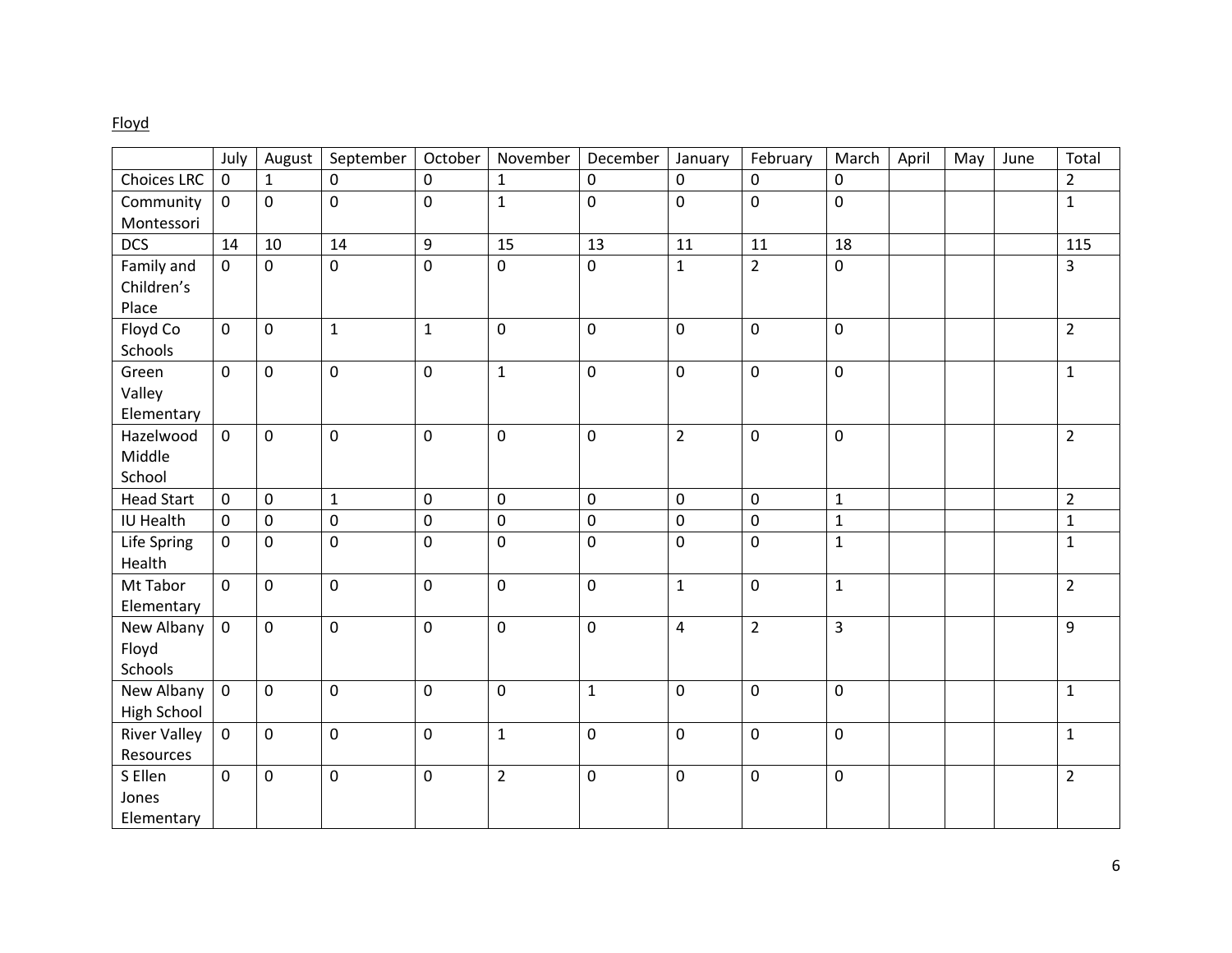| Self       | <u>.</u> |    |    |   |    |    |    |    |    |  |     |
|------------|----------|----|----|---|----|----|----|----|----|--|-----|
| Slate Run  | ັບ       | υ  | ັບ |   |    |    |    | u  |    |  |     |
| Elementary |          |    |    |   |    |    |    |    |    |  |     |
|            |          |    |    |   |    |    |    |    |    |  |     |
|            |          |    |    |   |    |    |    |    |    |  |     |
| Total      | 16       | 13 | 18 | ᅩ | 26 | 16 | 20 | 15 | 28 |  | 164 |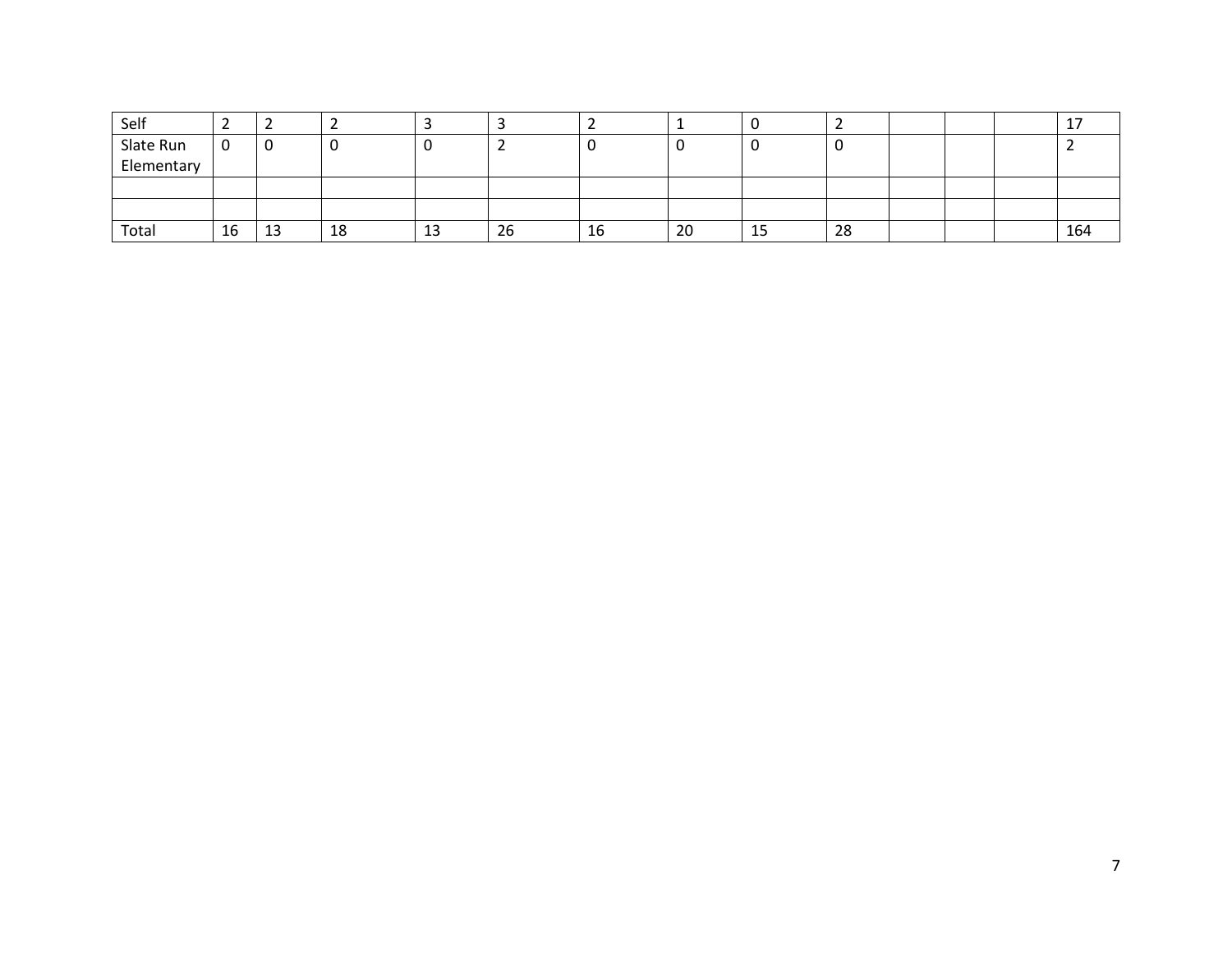|                | July           | August         | September      | October             | November       | December       | January      | February    | March          | April | May | June | Total          |
|----------------|----------------|----------------|----------------|---------------------|----------------|----------------|--------------|-------------|----------------|-------|-----|------|----------------|
| <b>DCS</b>     | 0              | $\mathbf 0$    | 0              | $\mathbf 0$         | $\mathbf 0$    | 0              | $\mathbf{1}$ | $\mathbf 0$ | $\mathbf 0$    |       |     |      | $\mathbf{1}$   |
| Family/        | $\mathbf 0$    | $\mathbf{1}$   | $\mathbf 0$    | 0                   | $\mathbf 0$    | $\mathbf 0$    | $\pmb{0}$    | $\pmb{0}$   | $\overline{2}$ |       |     |      | 3              |
| Friend         |                |                |                |                     |                |                |              |             |                |       |     |      |                |
| Floyd Co       | $\mathbf 0$    | $\mathbf 0$    | $\mathbf 0$    | $\mathbf{1}$        | $\mathbf 0$    | $\mathbf 0$    | $\pmb{0}$    | $\mathbf 0$ | $\mathbf 0$    |       |     |      | $\mathbf 1$    |
| Police         |                |                |                |                     |                |                |              |             |                |       |     |      |                |
| Floyd Co       | $\mathbf{1}$   | $\mathbf 0$    | $\pmb{0}$      | 0                   | $\mathbf 0$    | $\mathbf 1$    | $\pmb{0}$    | $\mathbf 0$ | $\mathbf 0$    |       |     |      | $\overline{2}$ |
| Schools        |                |                |                |                     |                |                |              |             |                |       |     |      |                |
| Homeless       | 0              | $\mathbf 0$    | $\mathbf{1}$   | 0                   | $\mathbf 0$    | $\mathbf 0$    | $\pmb{0}$    | $\mathbf 0$ | $\mathbf 0$    |       |     |      | $\mathbf{1}$   |
| Coalition      |                |                |                |                     |                |                |              |             |                |       |     |      |                |
| <b>IHBS</b>    | $\pmb{0}$      | $\mathbf{1}$   | $\mathbf 1$    | $\mathsf{O}\xspace$ | $\pmb{0}$      | $\mathbf 0$    | $\pmb{0}$    | $\pmb{0}$   | $\pmb{0}$      |       |     |      | $\overline{2}$ |
| Internet       | 0              | $\mathbf 0$    | 0              | 0                   | $\mathbf{1}$   | $\mathbf 0$    | $\pmb{0}$    | $\pmb{0}$   | $\mathsf 0$    |       |     |      | $\mathbf{1}$   |
| search         |                |                |                |                     |                |                |              |             |                |       |     |      |                |
| Life Springs   | $\pmb{0}$      | $\pmb{0}$      | $\pmb{0}$      | $\mathbf{1}$        | $\pmb{0}$      | $\mathbf 0$    | $\pmb{0}$    | $\pmb{0}$   | $\mathbf 0$    |       |     |      | $\mathbf 1$    |
| Parkview       | 0              | $\mathbf 0$    | $\pmb{0}$      | $\mathbf{1}$        | $\mathbf 0$    | $\pmb{0}$      | $\pmb{0}$    | $\pmb{0}$   | $\mathbf 0$    |       |     |      | $\mathbf{1}$   |
| <b>Baptist</b> |                |                |                |                     |                |                |              |             |                |       |     |      |                |
| Church         |                |                |                |                     |                |                |              |             |                |       |     |      |                |
| Previous       | $\mathbf 0$    | $\mathbf 0$    | $\pmb{0}$      | $\pmb{0}$           | $\mathbf{1}$   | $\pmb{0}$      | $\pmb{0}$    | $\pmb{0}$   | $\mathbf 0$    |       |     |      | $\mathbf 1$    |
| Client         |                |                |                |                     |                |                |              |             |                |       |     |      |                |
| St.            | $\mathbf{1}$   | $\mathbf 0$    | $\pmb{0}$      | $\pmb{0}$           | $\mathbf 0$    | $\pmb{0}$      | $\pmb{0}$    | $\pmb{0}$   | $\mathbf 0$    |       |     |      | $\mathbf{1}$   |
| Elizabeth      |                |                |                |                     |                |                |              |             |                |       |     |      |                |
| Catholic       |                |                |                |                     |                |                |              |             |                |       |     |      |                |
| Charities      |                |                |                |                     |                |                |              |             |                |       |     |      |                |
| Trustee's      | 0              | $\mathbf 0$    | $\mathbf 0$    | 0                   | $\mathbf{1}$   | $\mathbf 0$    | 0            | $\pmb{0}$   | $\mathbf 0$    |       |     |      | $\mathbf{1}$   |
| office         |                |                |                |                     |                |                |              |             |                |       |     |      |                |
| Unknown        | $\mathbf 0$    | $\pmb{0}$      | $\pmb{0}$      | 0                   | $\pmb{0}$      | $\mathbf 1$    | $\pmb{0}$    | $\mathbf 0$ | $\pmb{0}$      |       |     |      | $\mathbf 1$    |
|                |                |                |                |                     |                |                |              |             |                |       |     |      |                |
| Total          | $\overline{2}$ | $\overline{2}$ | $\overline{2}$ | 3                   | $\overline{3}$ | $\overline{2}$ | $\mathbf{1}$ | $\pmb{0}$   | $\overline{2}$ |       |     |      | 17             |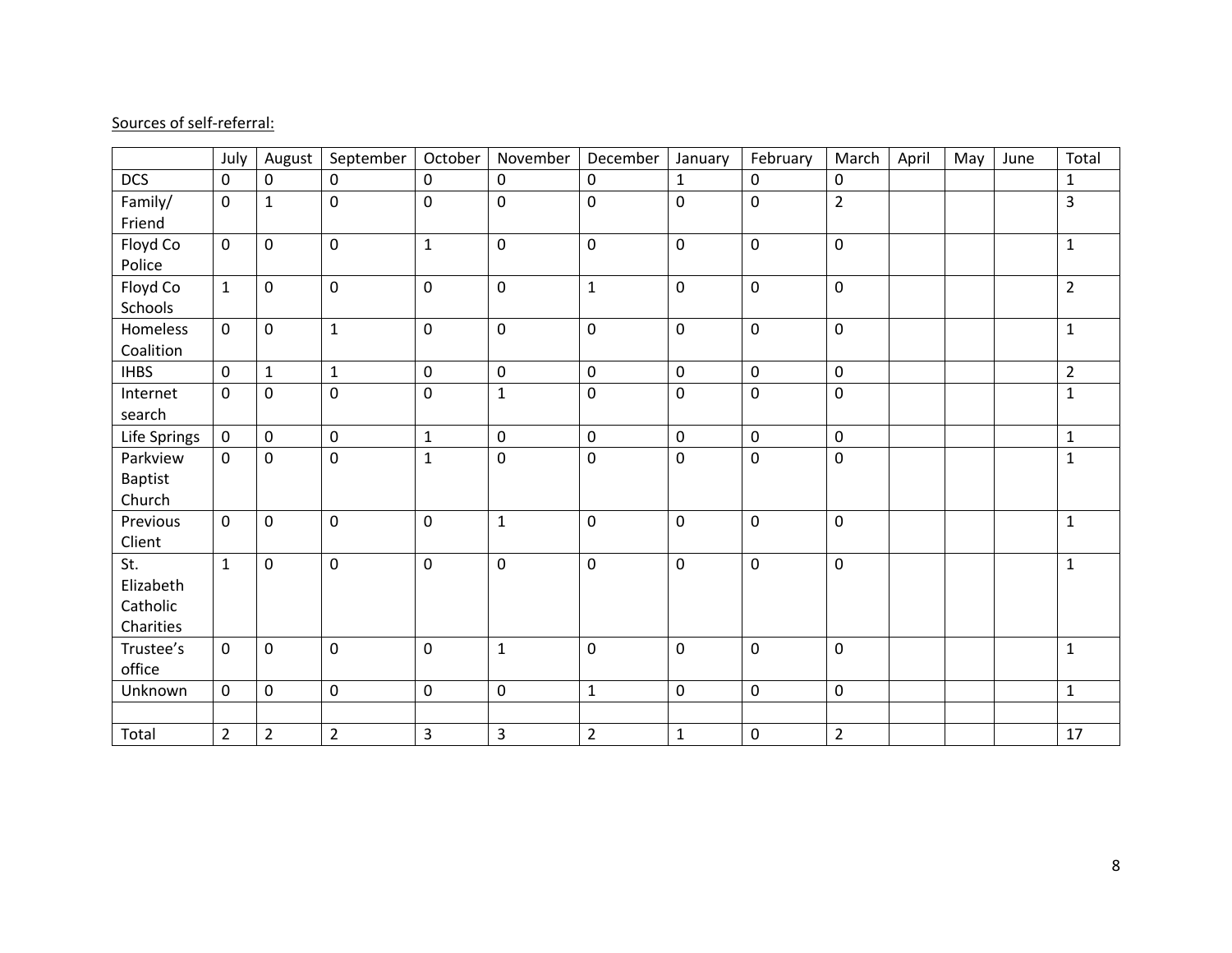#### **Harrison**

|                   | July | August   September   October   November   December   January |  |  | February | March | April | May I | June | Total    |
|-------------------|------|--------------------------------------------------------------|--|--|----------|-------|-------|-------|------|----------|
| <b>DCS</b>        |      |                                                              |  |  |          |       |       |       |      | 18       |
| <b>Head Start</b> | 0    |                                                              |  |  |          |       |       |       |      |          |
| Self              | v    |                                                              |  |  |          |       |       |       |      |          |
|                   |      |                                                              |  |  |          |       |       |       |      |          |
|                   |      |                                                              |  |  |          |       |       |       |      |          |
| Total             |      |                                                              |  |  |          |       |       |       |      | ົາ<br>24 |

|            | July | August   September | October | November | December | January | February | March | April | May | June | Total |
|------------|------|--------------------|---------|----------|----------|---------|----------|-------|-------|-----|------|-------|
| <b>DCS</b> | υ    | v                  |         |          |          |         |          |       |       |     |      |       |
| Facebook   | 0    |                    |         |          |          |         |          |       |       |     |      |       |
| Unknown    | 0    |                    |         |          |          |         |          |       |       |     |      |       |
|            |      |                    |         |          |          |         |          |       |       |     |      |       |
|            |      |                    |         |          |          |         |          |       |       |     |      |       |
|            |      |                    |         |          |          |         |          |       |       |     |      |       |
| Total      |      |                    |         |          |          |         |          |       |       |     |      |       |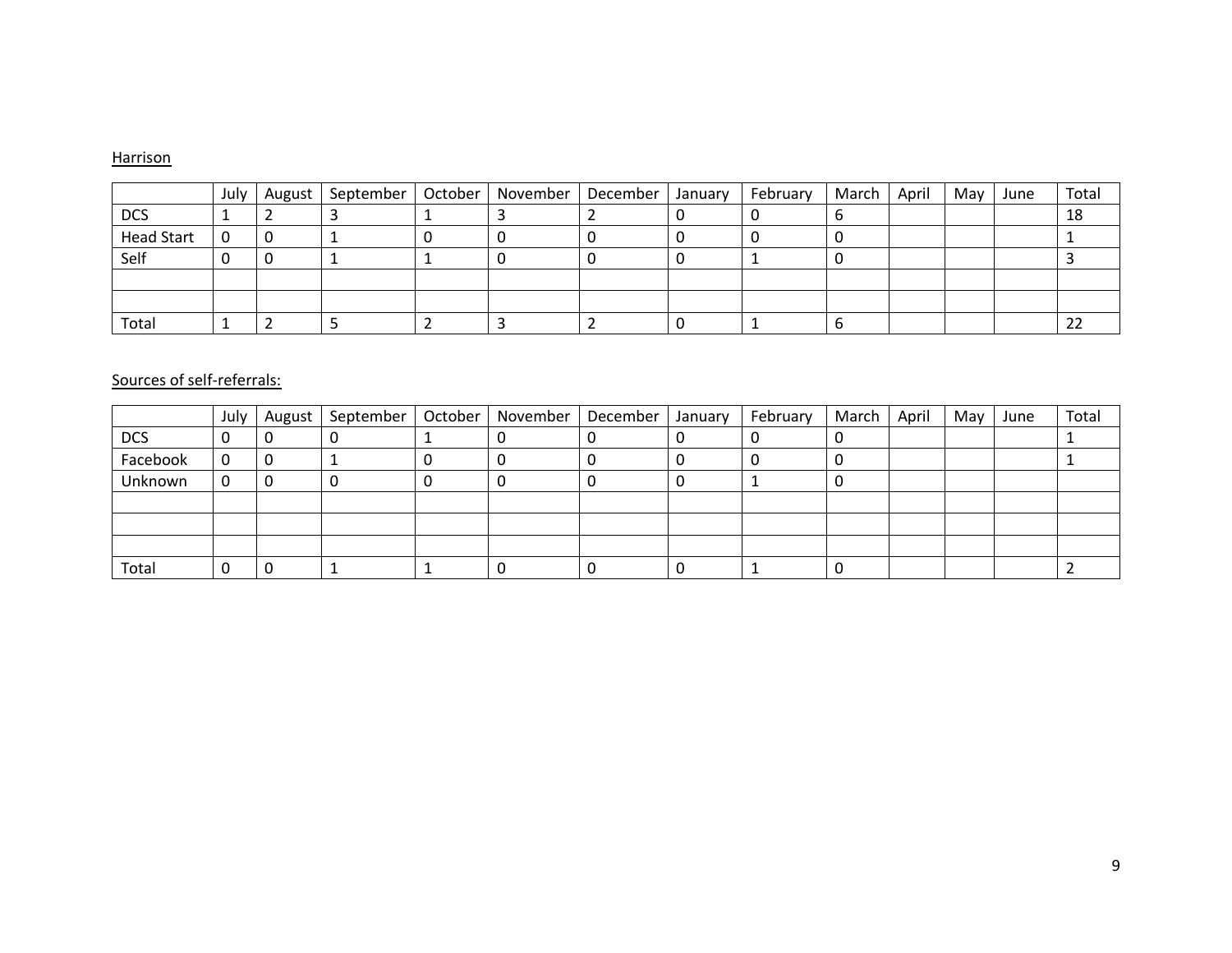## **Scott**

|             | July | August   | September   | October | November | December | January | February | March        | April | May | June | Total |
|-------------|------|----------|-------------|---------|----------|----------|---------|----------|--------------|-------|-----|------|-------|
| <b>DCS</b>  | 3    |          | 5           |         | 4        | 2        | ∍       |          | 3            |       |     |      | 29    |
| IU Health   | 0    | 0        | 0           |         | 0        | 0        | 0       | 0        | 0            |       |     |      |       |
| Scottsburg  | 0    | $\Omega$ | $\mathbf 0$ | 0       | 0        | 0        | 0       | 0        | $\mathbf{1}$ |       |     |      |       |
| High School |      |          |             |         |          |          |         |          |              |       |     |      |       |
| Self        | 0    | 0        | 1           |         |          |          |         | 0        | 1            |       |     |      |       |
| Vienna      | 0    | 0        | 0           |         | 0        |          | 0       | 0        | $\mathbf{0}$ |       |     |      |       |
| Finley      |      |          |             |         |          |          |         |          |              |       |     |      |       |
| Elementary  |      |          |             |         |          |          |         |          |              |       |     |      |       |
|             |      |          |             |         |          |          |         |          |              |       |     |      |       |
|             |      |          |             |         |          |          |         |          |              |       |     |      |       |
| Total       | 3    | ຳ<br>э   | 6           |         | כ        | 4        | 6       |          | 5            |       |     |      | 40    |

|                      | July        | August | September | October        | November    | December    | January                  | February | March       | April | May | June | Total |
|----------------------|-------------|--------|-----------|----------------|-------------|-------------|--------------------------|----------|-------------|-------|-----|------|-------|
| Church               | 0           | 0      | 0         |                | 0           | 0           | 0                        | 0        | 0           |       |     |      |       |
| <b>First Baptist</b> | $\mathbf 0$ | 0      | 0         | 0              | 0           | 0           | 0                        | 0        | 1           |       |     |      |       |
| Church               |             |        |           |                |             |             |                          |          |             |       |     |      |       |
| <b>IHBS</b> staff    | $\mathbf 0$ | 0      | 0         | 0              | 0           | 0           | $\overline{\phantom{a}}$ | 0        | 0           |       |     |      |       |
| Police Dept.         | 0           | 0      | 0         |                | 0           | 0           | 0                        | 0        | 0           |       |     |      |       |
| Previous             | 0           | 0      | и<br>÷    | 0              | $\mathbf 1$ | $\mathbf 0$ | 0                        | 0        | 0           |       |     |      | ∠     |
| Client               |             |        |           |                |             |             |                          |          |             |       |     |      |       |
| Still Water          | 0           | 0      | 0         | 0              | 0           | 1           | 0                        | 0        | $\mathbf 0$ |       |     |      |       |
| Therapy              |             |        |           |                |             |             |                          |          |             |       |     |      |       |
|                      |             |        |           |                |             |             |                          |          |             |       |     |      |       |
|                      |             |        |           |                |             |             |                          |          |             |       |     |      |       |
|                      |             |        |           |                |             |             |                          |          |             |       |     |      |       |
| Total                | 0           | 0      |           | $\overline{2}$ | 1           | 1           |                          | 0        | 1           |       |     |      |       |